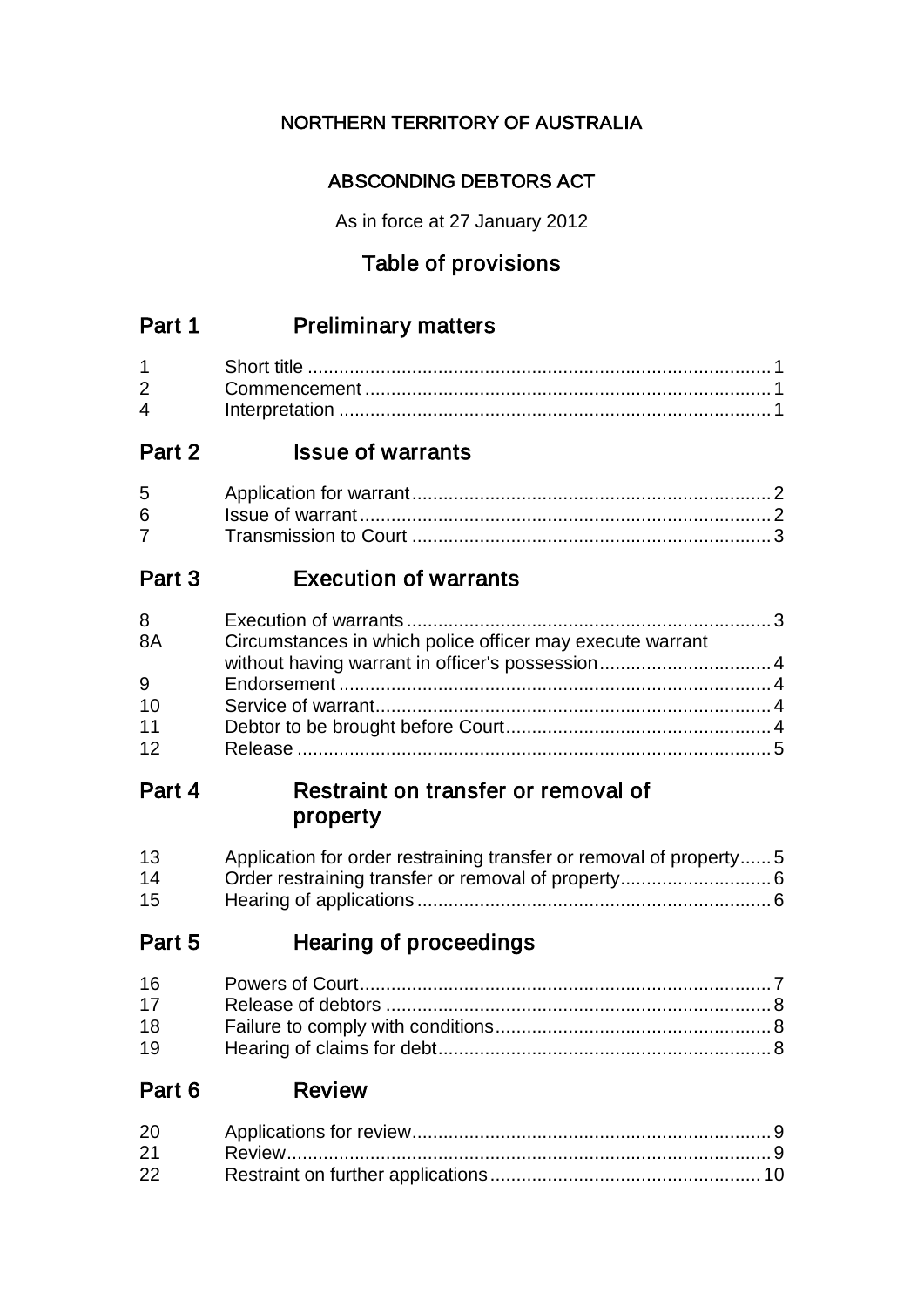#### Part 7 Miscellaneous matters

| 24 |  |
|----|--|
| 25 |  |
| 26 |  |
| 27 |  |
| 29 |  |
| 30 |  |

### **ENDNOTES**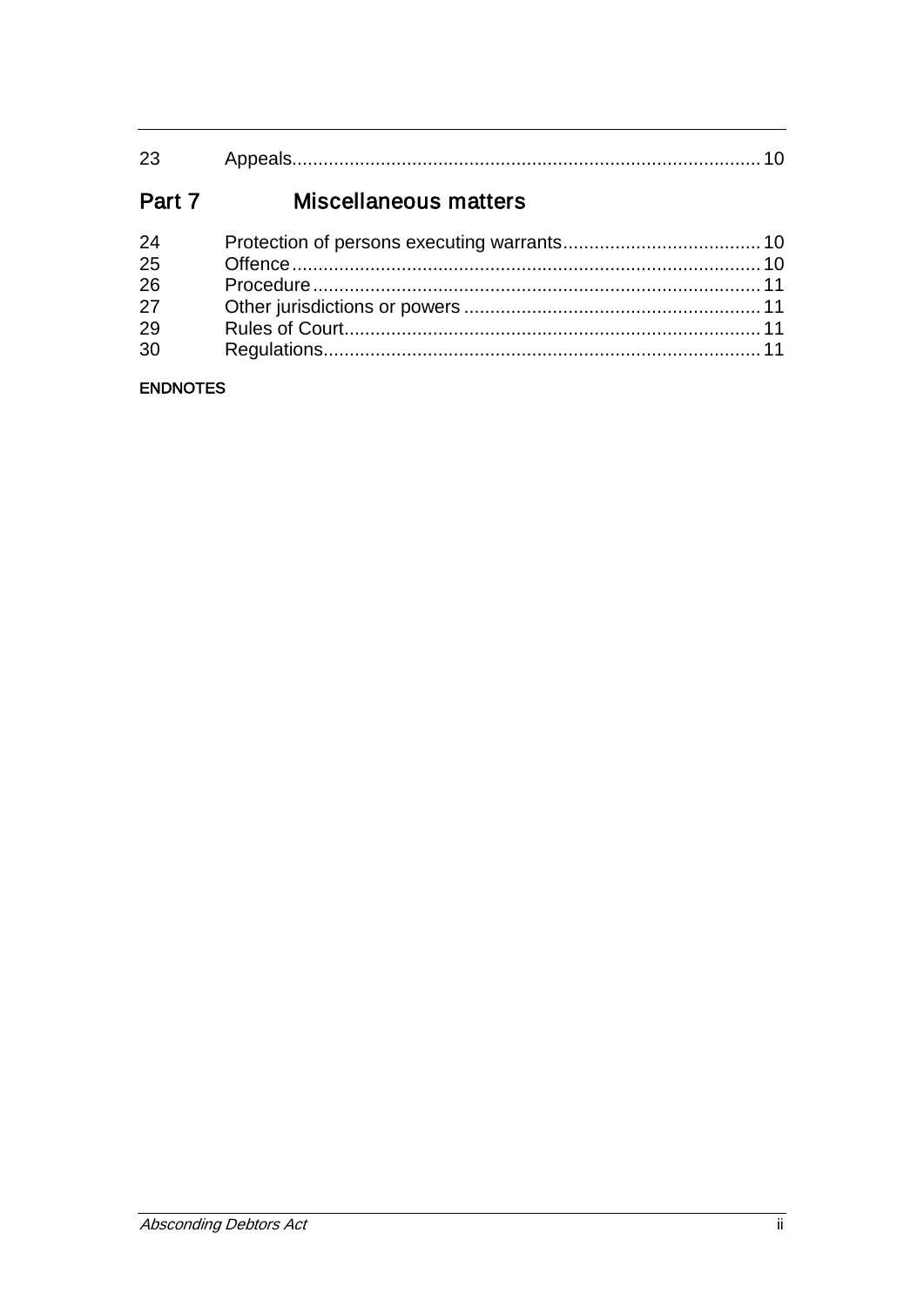## NORTHERN TERRITORY OF AUSTRALIA

\_\_\_\_\_\_\_\_\_\_\_\_\_\_\_\_\_\_\_\_

This reprint shows the Act as in force at 27 January 2012. Any amendments that commence after that date are not included.

## ABSCONDING DEBTORS ACT

\_\_\_\_\_\_\_\_\_\_\_\_\_\_\_\_\_\_\_\_

#### An Act to make provision for and in respect of the apprehension of certain debtors

## Part 1 **Preliminary matters**

#### 1 Short title

This Act may be cited as the Absconding Debtors Act.

#### 2 Commencement

This Act shall come into operation on a date to be fixed by the Administrator by notice in the *Gazette*.

#### 4 Interpretation

(1) In this Act:

applicant means a person who applies for an order or warrant under this Act.

Court means the Local Court or the Supreme Court.

debt means a liquidated debt, whether pursuant to a judgment or otherwise, that is due and payable in the Territory.

debtor includes a person who an applicant alleges owes a debt to the applicant.

Master of the Supreme Court includes a Deputy Master of the Supreme Court.

property includes realty and personalty or an interest, whether legal or equitable, in property.

#### wages means:

- (a) any sum due under:
	- (i) a contract of employment; or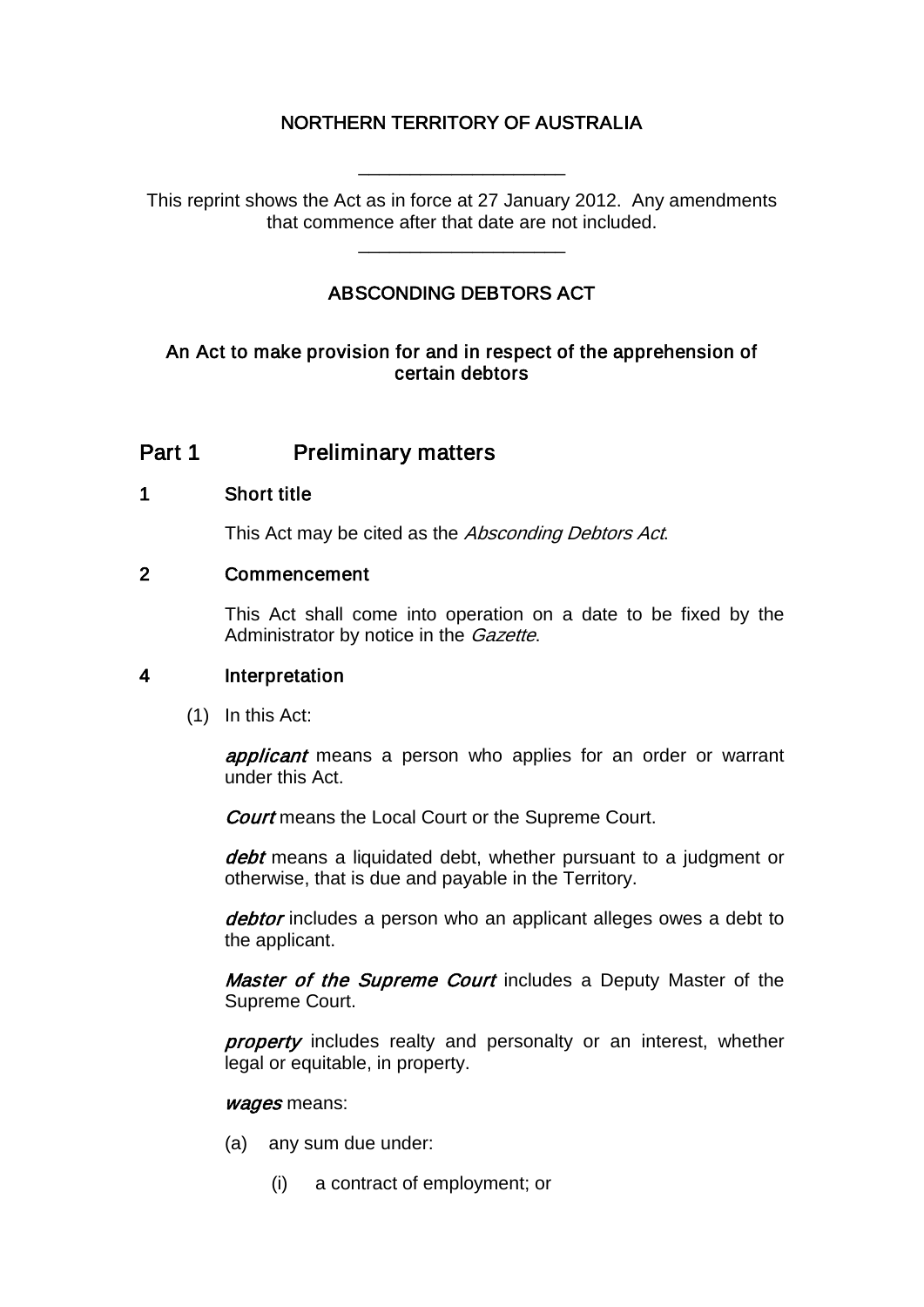- (ii) an award or industrial agreement regulating conditions of employment; and
- (b) any sum due for long service leave, annual holidays or sick leave.
- (2) A reference in this Act to the transfer of property includes a reference to the sale, or the assignment otherwise than for valuable consideration, of that property.
- (3) For this Act, a person is satisfied as to all material matters in relation to a debtor if the person is satisfied that there are reasonable grounds for believing that:
	- (a) the debtor owes a debt to the applicant; and
	- (b) the debtor is about to leave the Territory; and
	- (c) failure to arrest the debtor would defeat, endanger or materially prejudice an applicant's prospects of recovering a debt; and
	- (d) the debt:
		- (i) is for wages due by the debtor to the applicant; or
		- (ii) is for an amount not less than the prescribed amount.

### Part 2 **Issue of warrants**

#### 5 Application for warrant

- (1) Subject to this Act, a person may, at any time, apply to a Court for a warrant to issue for the arrest of a debtor for the purpose of preventing that debtor from leaving the Territory.
- (2) An application under subsection (1) must be:
	- (a) in the prescribed form; and
	- (b) supported by an affidavit as to all material matters in relation to which the Court is, under section 6(2), required to be satisfied.

#### 6 Issue of warrant

(1) A Court may issue a warrant for which an application has been made under section 5 in accordance with this Part.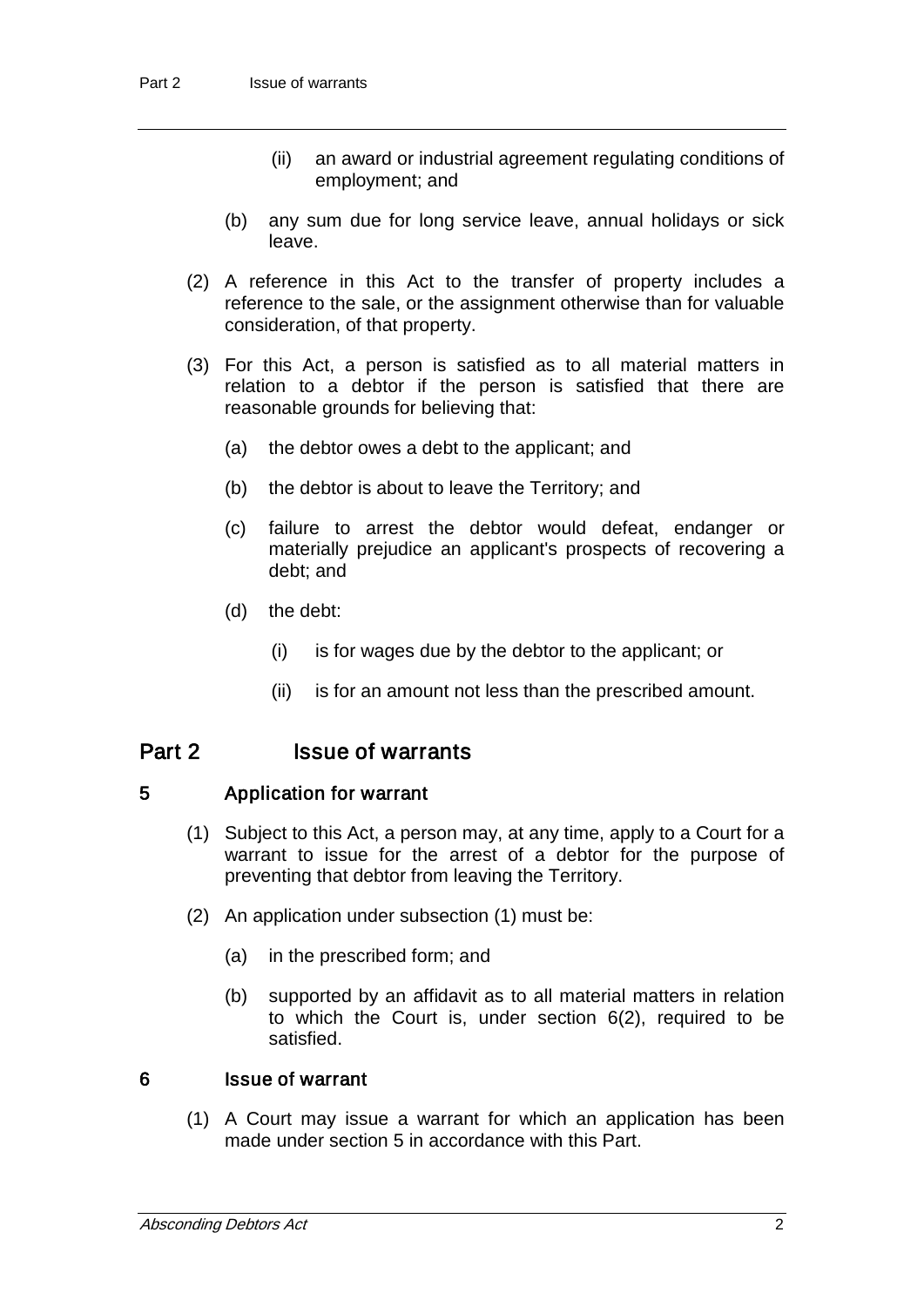- (2) A Court must not issue a warrant under subsection (1) unless it is satisfied, after reasonable inquiry, as to all material matters.
- (3) A warrant issued under subsection (1) must:
	- (a) be in the prescribed form; and
	- (b) specify:
		- (i) the amount of the alleged debt; and
		- (ii) the costs, if any, which are claimed by the applicant; and
		- (iii) the name of the person to whom it is addressed; and
	- (c) bear such other endorsements as are prescribed.

#### 7 Transmission to Court

A Court that issues a warrant under this Part must within 24 hours after the warrant has been issued:

- (a) if the debt claimed is not more than \$40,000, transmit:
	- (i) the application for the warrant; and
	- (ii) any affidavit lodged with the application; and
	- (iii) a copy of the warrant;

to the Registrar at the nearest office of the Local Court; or

- (b) if the debt claimed is more than \$40,000, transmit:
	- (i) the application for the warrant; and
	- (ii) any affidavit lodged with the application; and
	- (iii) a copy of the warrant;

to the Master of the Supreme Court.

## Part 3 Execution of warrants

#### 8 Execution of warrants

A warrant issued under Part 2 may be executed in the Territory by:

(a) the person to whom the warrant is addressed; or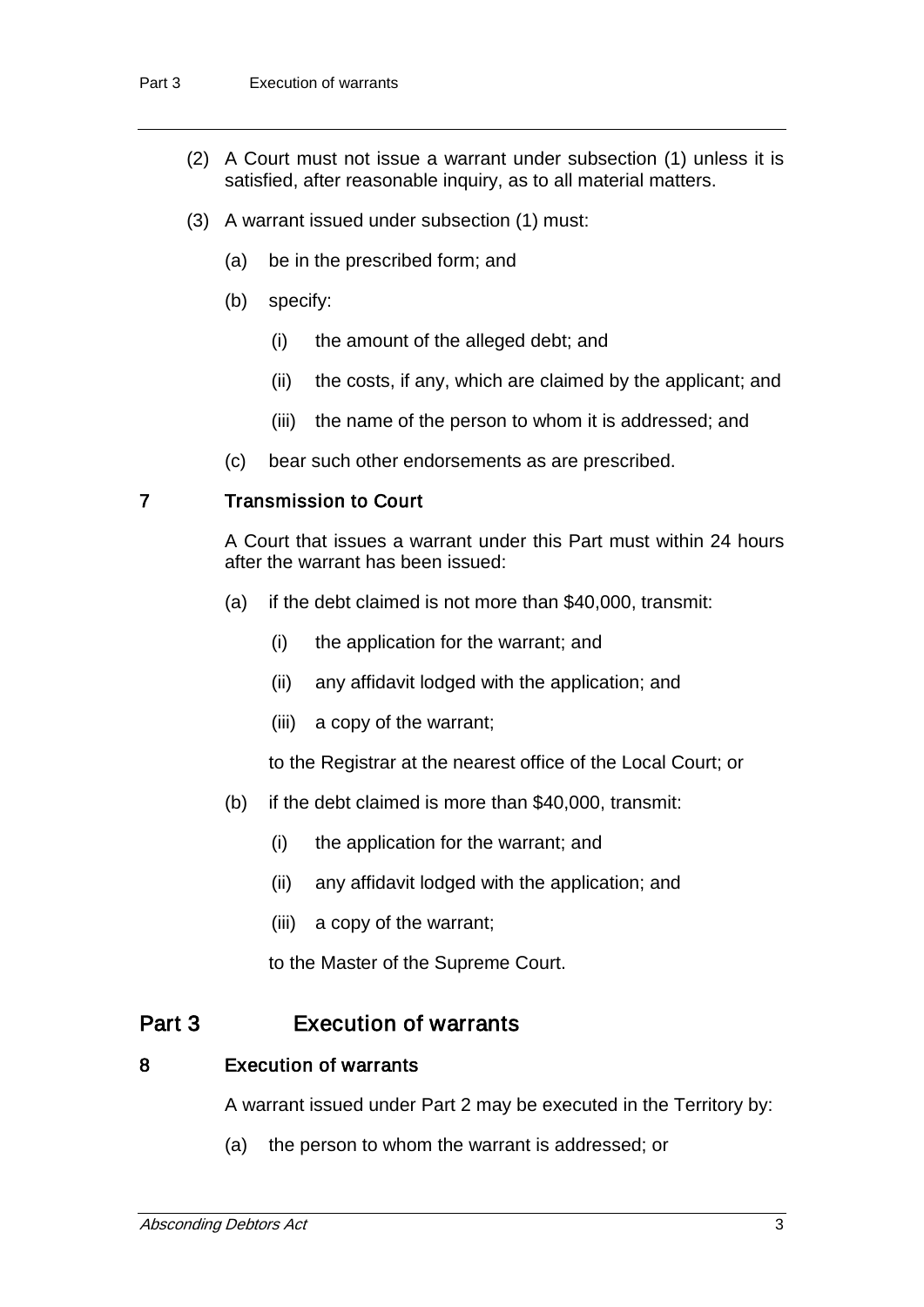(b) a police officer;

within one month from the date of issue of the warrant.

#### 8A Circumstances in which police officer may execute warrant without having warrant in officer's possession

- (1) Where, having regard respectively to the location of the place where a warrant under Part 2 is purported to have been issued and the place where it is to be executed, it is not practicable for a police officer to obtain the warrant or a copy of it, the officer may, if he or she believes on reasonable grounds that the warrant is in existence, execute it even though the officer does not have it or a copy of it in his or her possession.
- (2) Where a police officer executes, pursuant to subsection (1), a warrant issued under Part 2, the officer must comply with the requirements of sections 9 and 10(a) in respect of the warrant as soon as practicable after receiving it or a copy of it.
- (3) Where a police officer has executed, pursuant to subsection (1), a warrant purported to be issued under Part 2, and after that execution it is found that the warrant is not in existence, the person for the time being having custody of the person arrested in the purported execution of that warrant must, as soon as practicable after he or she is satisfied that that warrant is not in existence, discharge the arrested person from custody.

#### 9 Endorsement

Subject to section 8A(2), a person who executes a warrant issued under Part 2 must endorse the warrant with the time and place of its execution.

#### 10 Service of warrant

A person who executes a warrant issued under Part 2 must serve the debtor with a copy of the warrant:

- (a) where the person serving the warrant is a police officer  $$ subject to section 8A(2), as soon as is practicable after the execution of the warrant; and
- (b) otherwise on the execution of the warrant.

#### 11 Debtor to be brought before Court

(1) A person who executes a warrant issued under Part 2 must immediately take the debtor to the nearest police station.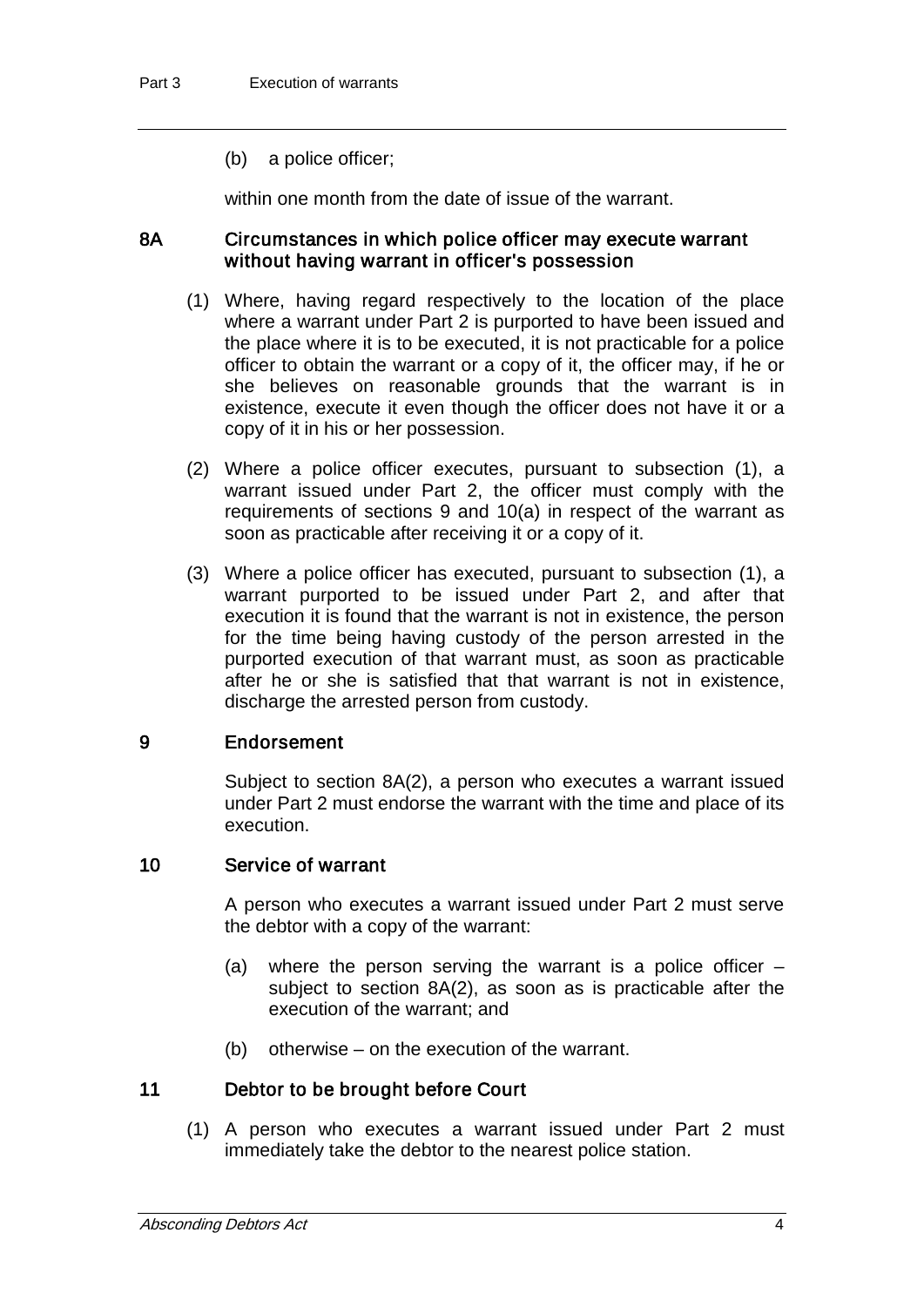- (2) The police officer in charge of a police station to whom a debtor is brought in pursuance of subsection (1) must:
	- (a) hold the debtor in custody; and
	- (b) within 24 hours of, or as soon as practicable after, receiving the debtor into custody, bring the debtor:
		- $(i)$  if the debt claimed is not more than \$40,000 before a Court; or
		- (ii) if the debt claimed is more than  $$40,000 -$  before the Supreme Court.
- (3) An endorsement in accordance with section 9 is sufficient authority for any officer within the meaning of the Prisons (Correctional Services) Act who is in charge of a prison or police prison to receive the debtor named in the warrant into custody.

#### 12 Release

The police officer in charge of a police station referred to in section 11(1) or the officer referred to in section 11(3) must release a debtor held in custody if:

- (a) the debtor:
	- (i) tenders to the applicant the amount of money specified in the warrant as the debt and costs; or
	- (ii) deposits with that member or the officer for payment into court that amount of money to abide the determination of the claim; or
- (b) the applicant consents in writing to the release; or
- (c) a Court orders that the debtor be released from custody.

#### Part 4 Restraint on transfer or removal of property

#### 13 Application for order restraining transfer or removal of property

- (1) Subject to this Act, a person may, at any time, apply to a Court for an order restraining:
	- (a) the transfer of any of the property of the debtor situated in the Territory; or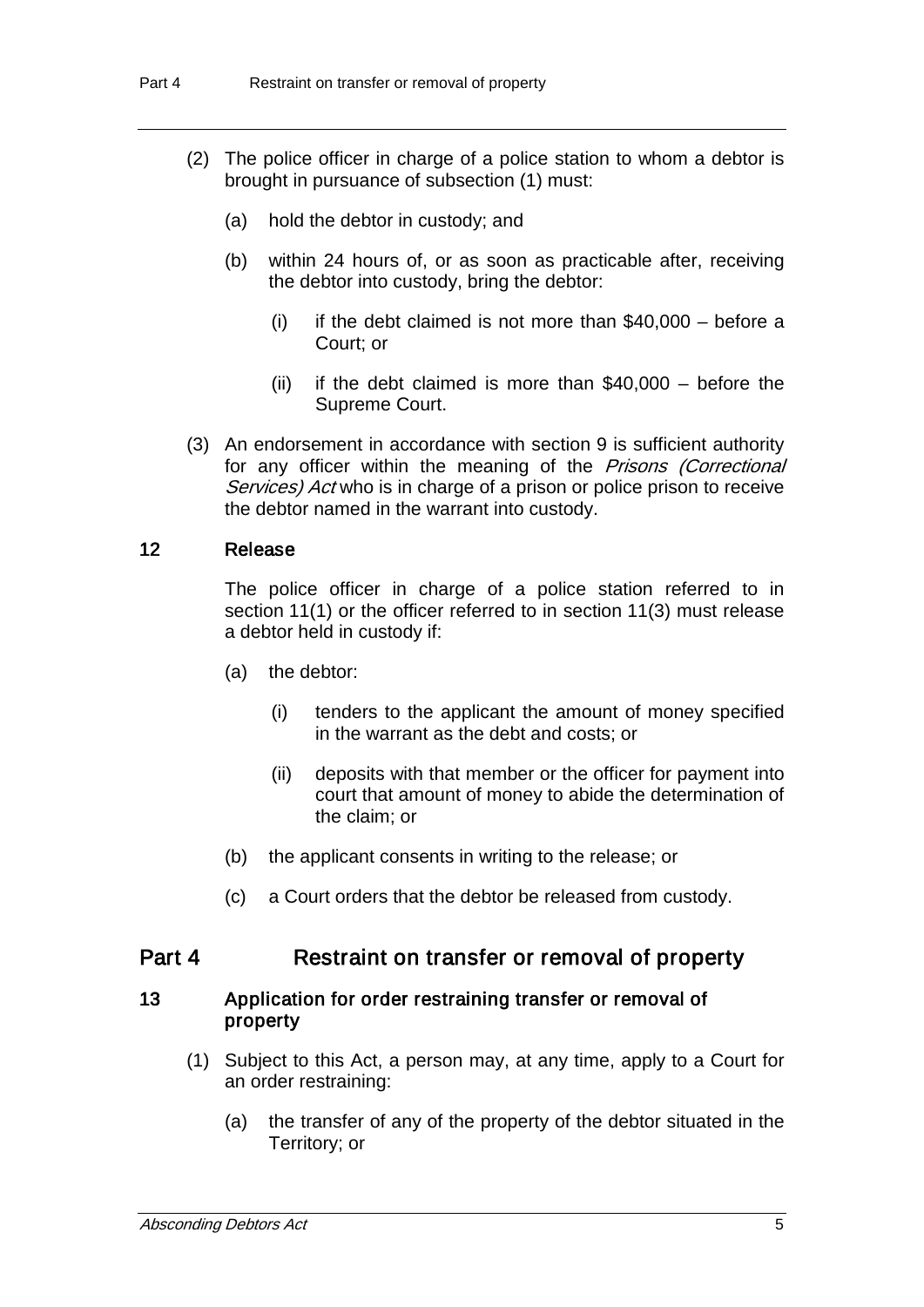- (b) the removal of any of the property of the debtor out of the Territory.
- (1A) Where an application under subsection (1)(a) relates to property which, in the opinion of the applicant, is not more than \$40,000 in value, the application must be made to the Local Court and, in any other case, to the Supreme Court.
	- (2) An application under subsection (1) must be:
		- (a) in the prescribed form; and
		- (b) supported by an affidavit as to the matters in relation to which the Court is, under section 14(2), required to be satisfied.

#### 14 Order restraining transfer or removal of property

- (1) Upon an application made under section 13, a Court may make such order as it thinks fit.
- (2) A Court must not make an order under subsection (1) unless it is satisfied that there are reasonable grounds for believing that:
	- (a) the debtor owes a debt to the applicant; and
	- (b) the debtor has an interest in property situated in the Territory; and
	- (c) the property in which the debtor has an interest is about to be:
		- (i) transferred; or
		- (ii) removed from the Territory; and
	- (d) failure to make the order would defeat, endanger or materially prejudice the applicant's prospects of recovering the debt; and
	- (e) the debt:
		- (i) is for wages due by the debtor to the applicant; or
		- (ii) is for an amount not less than the prescribed amount.

#### 15 Hearing of applications

- (1) Subject to this section, a Court may hear and determine an application under section 13 ex parte.
- (2) A Court may order that:
	- (a) a copy of the application under section 14 be served on; or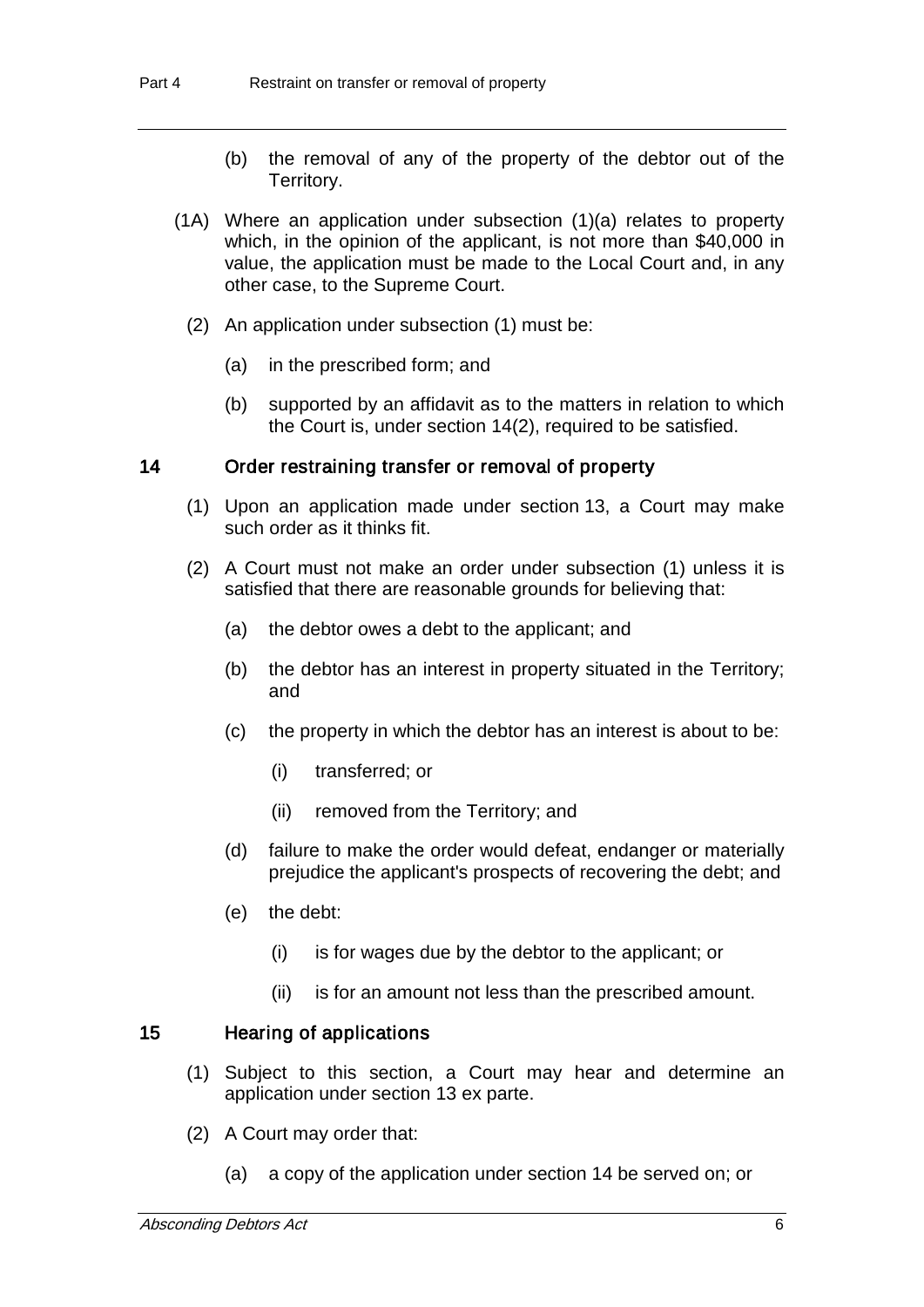(b) notice of that application be given to;

any person.

- (3) If a person other than the debtor has an interest in property specified in an application under section 13 the Court must order that:
	- (a) a copy of the application be served on; or
	- (b) notice of that application be given to;

that person, and that person may take part in the proceedings as if he or she were a party to the proceedings.

## Part 5 Hearing of proceedings

#### 16 Powers of Court

Subject to this Part, the Court before whom a debtor is brought under section 11(2)(b) or 14(2) may make such order as it thinks fit including an order:

- (a) that the debtor be released, either conditionally or unconditionally, from custody; and
- (b) that the debtor undertakes, in writing in a form approved by the court, that he or she will not leave the Territory or a specified part of the Territory, as the case may be, until an amount of money specified by the court is paid; and
- (c) that the debtor give security, either with or without surety, for the payment of a specified sum; and
- (d) that the debtor pay a specified sum to the applicant or to another person; and
- (e) that the debtor pay a specified sum into court to await the finalisation of any other action upon the debt; and
- (f) that the debtor be committed to prison:
	- (i) in such a manner; or
	- (ii) for such a period; or
	- (iii) under such conditions;

as the court considers just; and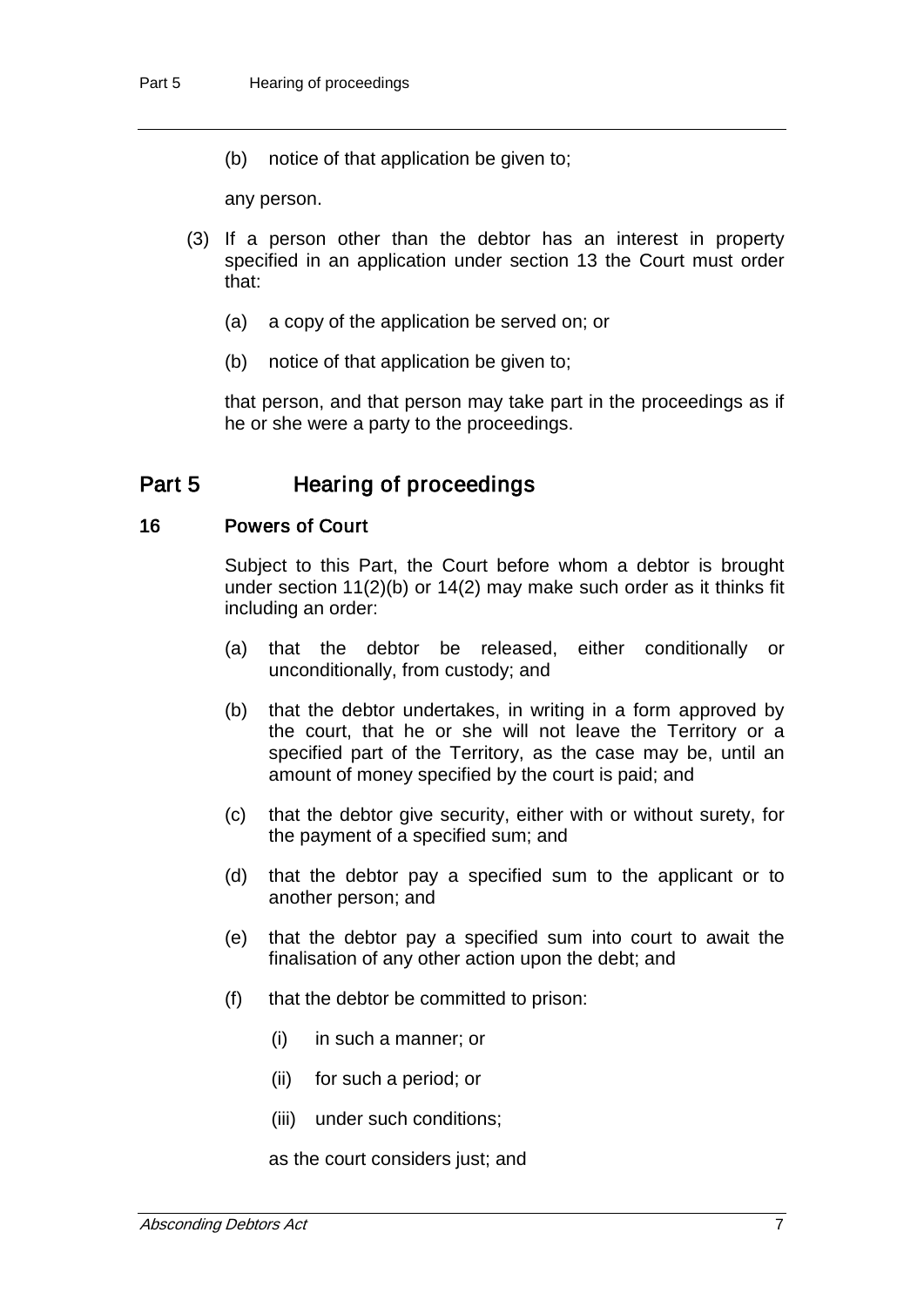(g) that the applicant take such action within such time and in such manner as the Court considers necessary or desirable for the recovery of the debt.

#### 17 Release of debtors

If the Court referred to in section 16 is not satisfied beyond reasonable doubt as to all material matters, it must order that the debtor be released from custody.

#### 18 Failure to comply with conditions

- (1) A police officer may arrest without a warrant a debtor who is conditionally released from custody under section 17 and whom the officer reasonably suspects has failed, or is about to fail, to comply with a condition to which the debtor's release from custody was subject.
- (2) A police officer who arrests a debtor under subsection (1) must within 24 hours of, or as soon as practicable after, the arrest of the debtor:
	- (a) if the order under which the debtor was released from custody was made by a magistrate – bring the debtor before the Local Court; or
	- (b) if that order was made by the Supreme Court bring the debtor before a Judge.
- (3) The Court referred to in subsection (2) may revoke the order under which the debtor was released if it is satisfied that:
	- (a) there has been a failure by the debtor to comply with a condition under which the debtor was released; or
	- (b) the debtor is about not to comply with that condition.
- (4) A Court that revokes an order under subsection (3) may make such further order as it thinks fit including any order which it could have made, had the revoked order not been made.

#### 19 Hearing of claims for debt

(1) A Court before whom proceedings are brought under this Act may, subject to this section, hear and determine a claim for the alleged debt as if the proceedings under this Act were proceedings for the recovery of the alleged debt.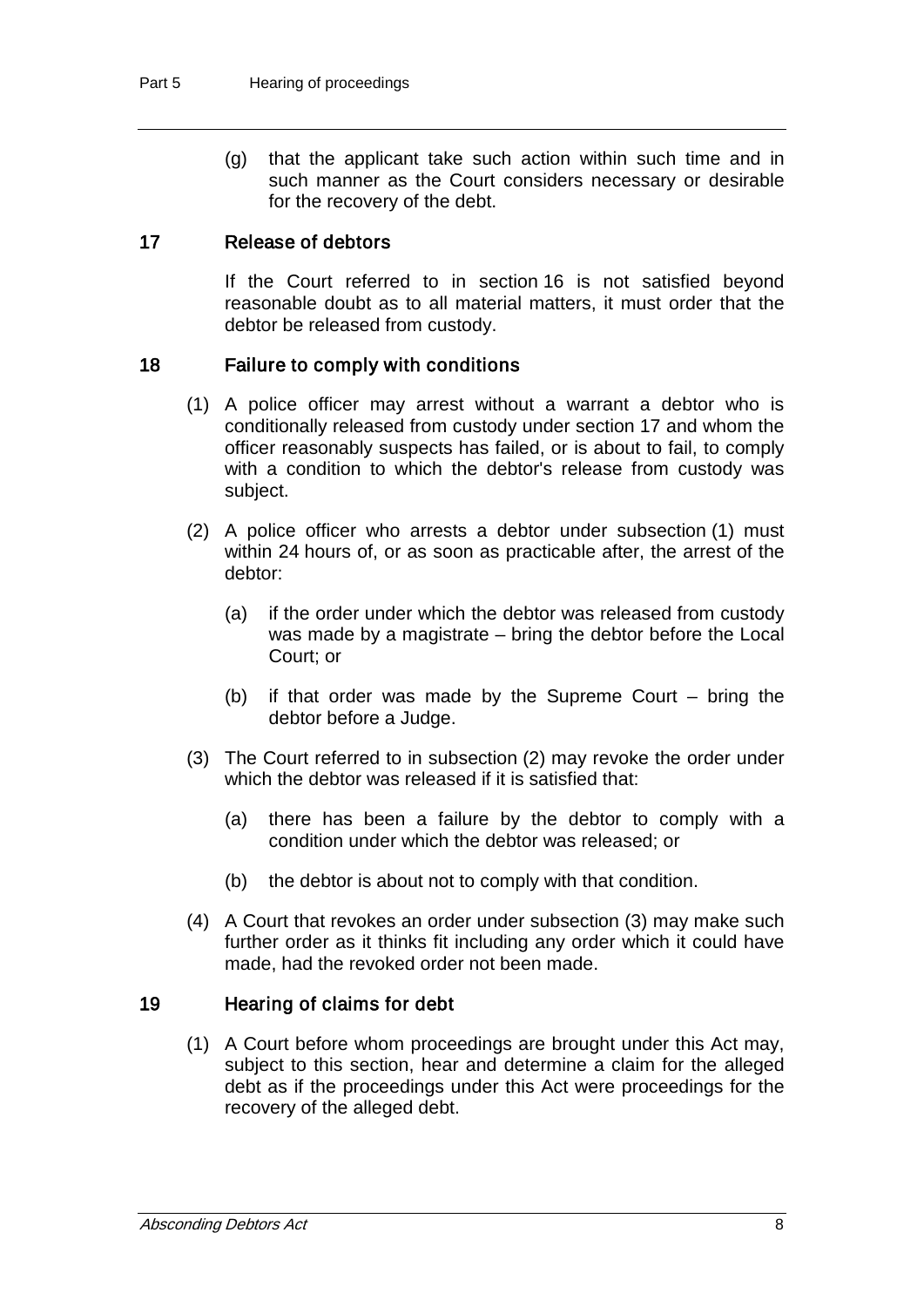- (2) A Court must not hear and determine a claim for a debt in any proceedings brought under this Act unless the debtor and the creditor agree.
- (3) The Court may make such orders as it thinks fit to enable the matter to be continued as proceedings in an action in the Court.
- (4) A decision in any proceedings under this section has effect as a decision of the Court, and may be enforced accordingly.

## Part 6 Review

#### 20 Applications for review

- (1) A debtor may, at any time, apply to the Supreme Court for an order that:
	- (a) any warrant issued against the debtor be set aside; or
	- (b) the debtor be discharged from custody; or
	- (c) any order previously made under this Act by the Local Court be varied or quashed.
- (2) Subject to subsection (3), an application under subsection (1) must be:
	- (a) in writing; and
	- (b) in the prescribed form; and
	- (c) filed in the Supreme Court.
- (3) An application under subsection (1) may, at the discretion of the Supreme Court, be made, heard and determined:
	- (a) by telephone; or
	- (b) by radio; or
	- (c) in such other manner as the Supreme Court may direct.

#### 21 Review

The Supreme Court may make such orders in respect of an application under section 20 as it thinks fit.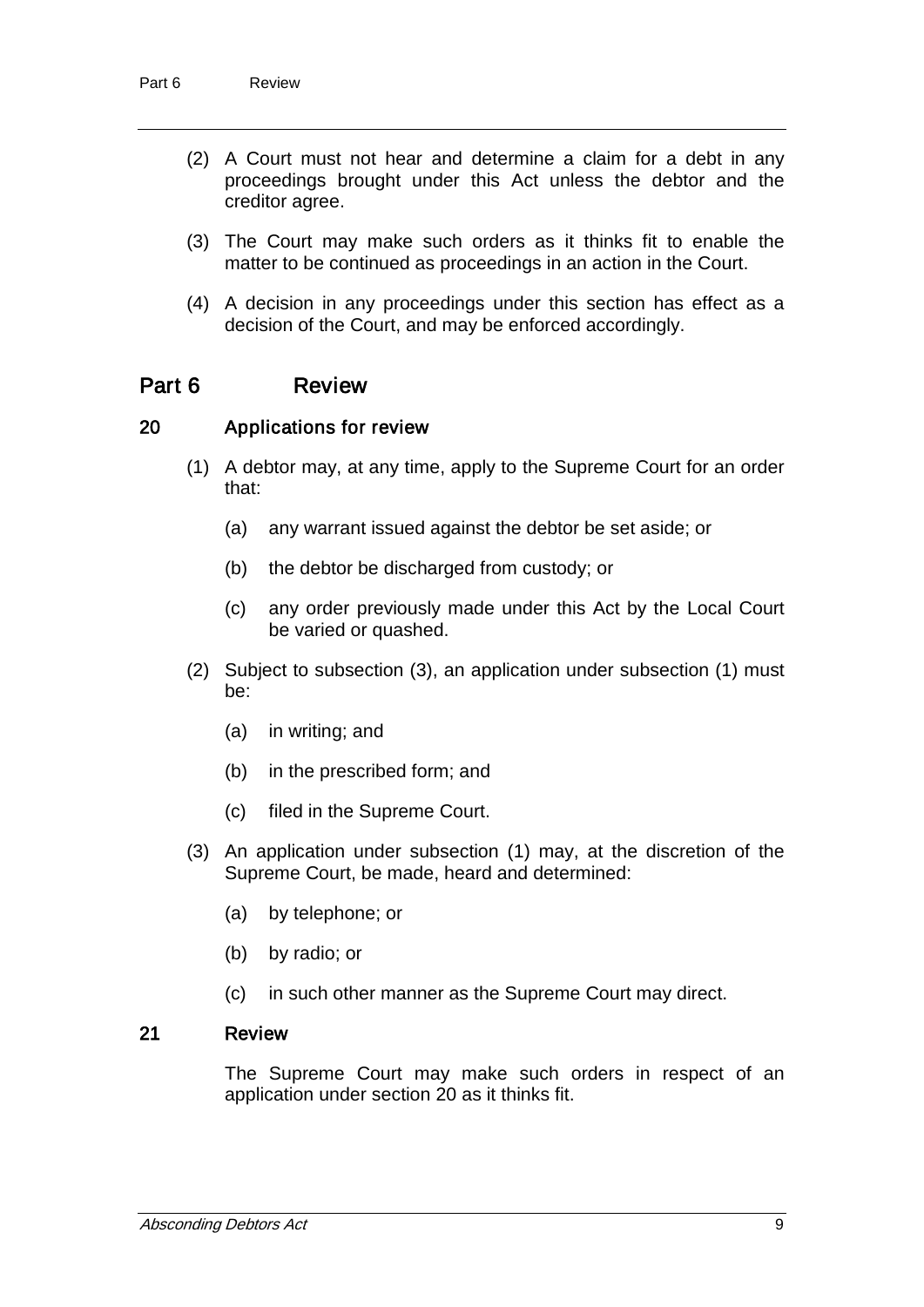### 22 Restraint on further applications

If:

- (a) a warrant issued under this Act is set aside; or
- (b) an order made under this Act is quashed;

under this Part, the applicant must not make any further application for a warrant under Part 2 or an order under Part 4 against the debtor in respect of the same debt or part thereof within 6 months after the date of that warrant or order, as the case may be, unless the applicant introduces further information in support of his or her application that was not and could not reasonably have been introduced at the time when the warrant or order set aside or quashed, as the case may be, was applied for.

#### 23 Appeals

Proceedings in the nature of an appeal brought by any person from any order made under this Act do not in any way restrict or limit the powers of the Court under this Part.

## Part 7 Miscellaneous matters

#### 24 Protection of persons executing warrants

- (1) A person who executes under this Act a warrant for the arrest of a person does not incur any civil liability if the person acts reasonably and without actual knowledge of a defect in the warrant or of lack of jurisdiction in the person who issued the warrant.
- (2) A police officer who executes under section 8A(1) a warrant purported to be issued under Part 2 does not incur any criminal liability if, after that execution, it is found that the warrant is not in existence.

#### 25 Offence

A person must not falsely, frivolously, vexatiously or oppressively make an application under section 5 (which relates to applications for warrants) or 13 (which relates to applications for orders restraining the transfer or removal of property).

Maximum penalty: 35 penalty units or imprisonment for 2 years.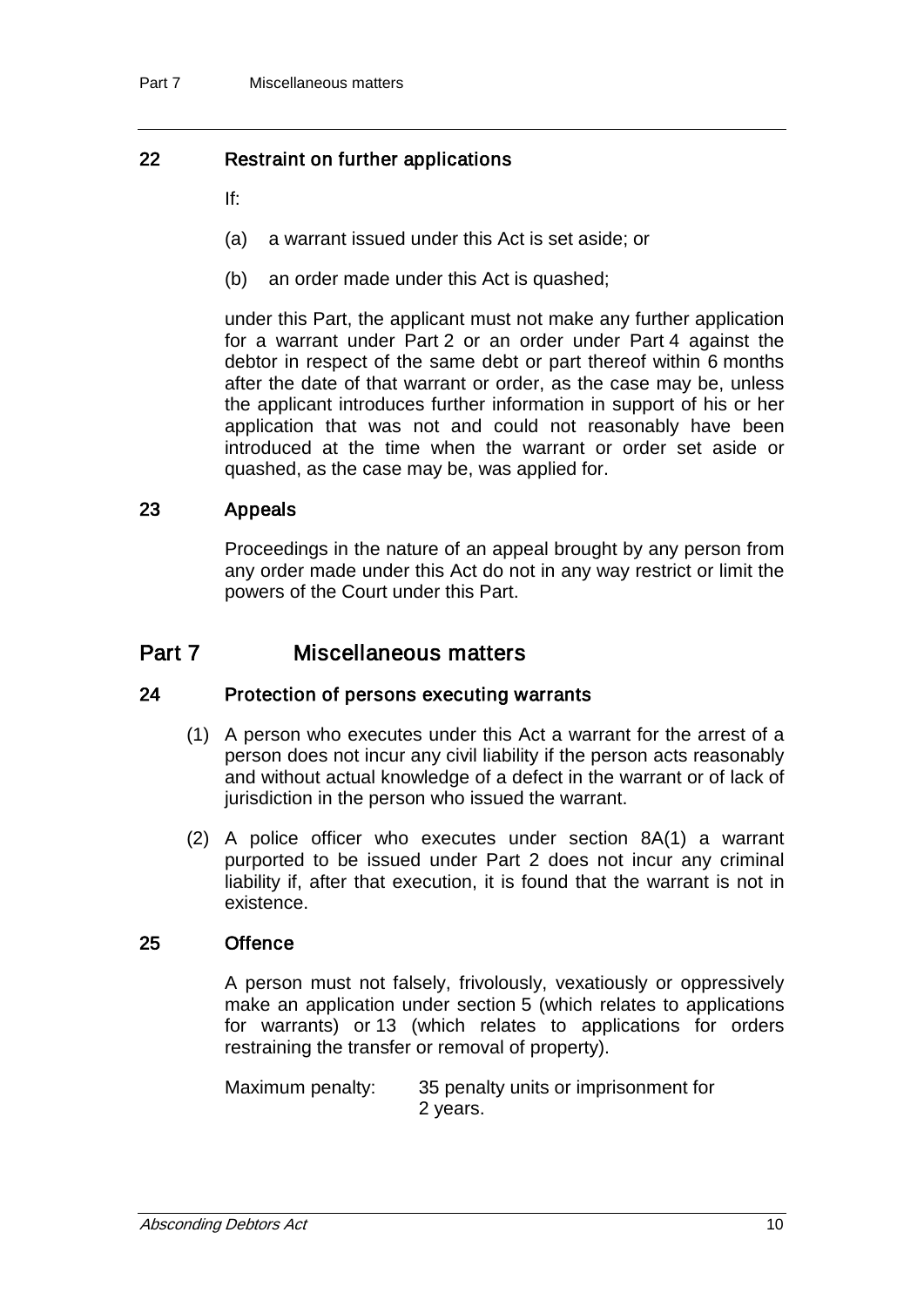#### 26 Procedure

Subject to:

- (a) this Act; or
- (b) any Rules of Court; or
- (c) any order or direction of the Court;

#### where:

- (d) the amount of the debt is more than  $$40,000 -$  the practice and procedure applicable to proceedings in the Supreme Court, in so far as is practicable, apply to proceedings under this Act; or
- (e) the amount of the debt is not more than  $$40,000 -$  the practice and procedure applicable to proceedings in the Local Court, in so far as is practicable, apply to proceedings under this Act.

### 27 Other jurisdictions or powers

Nothing in this Act restricts or limits:

- (a) any other jurisdiction or powers exercisable by or vesting in the Supreme Court; or
- (b) any other remedies a person may have against a debtor.

#### 29 Rules of Court

The Chief Justice may make Rules of Court under the *Supreme* Court Act prescribing:

- (a) the practice and procedure to be followed; and
- (b) the forms to be used; and
- (c) the fees to be paid;

under this Act.

#### 30 Regulations

The Administrator may make regulations not inconsistent with this Act, prescribing all matters which by this Act are required or permitted to be prescribed or which are necessary or convenient to be prescribed for carrying out or giving effect to this Act (matters in respect of which Rules of Court may be made under section 29 excepted).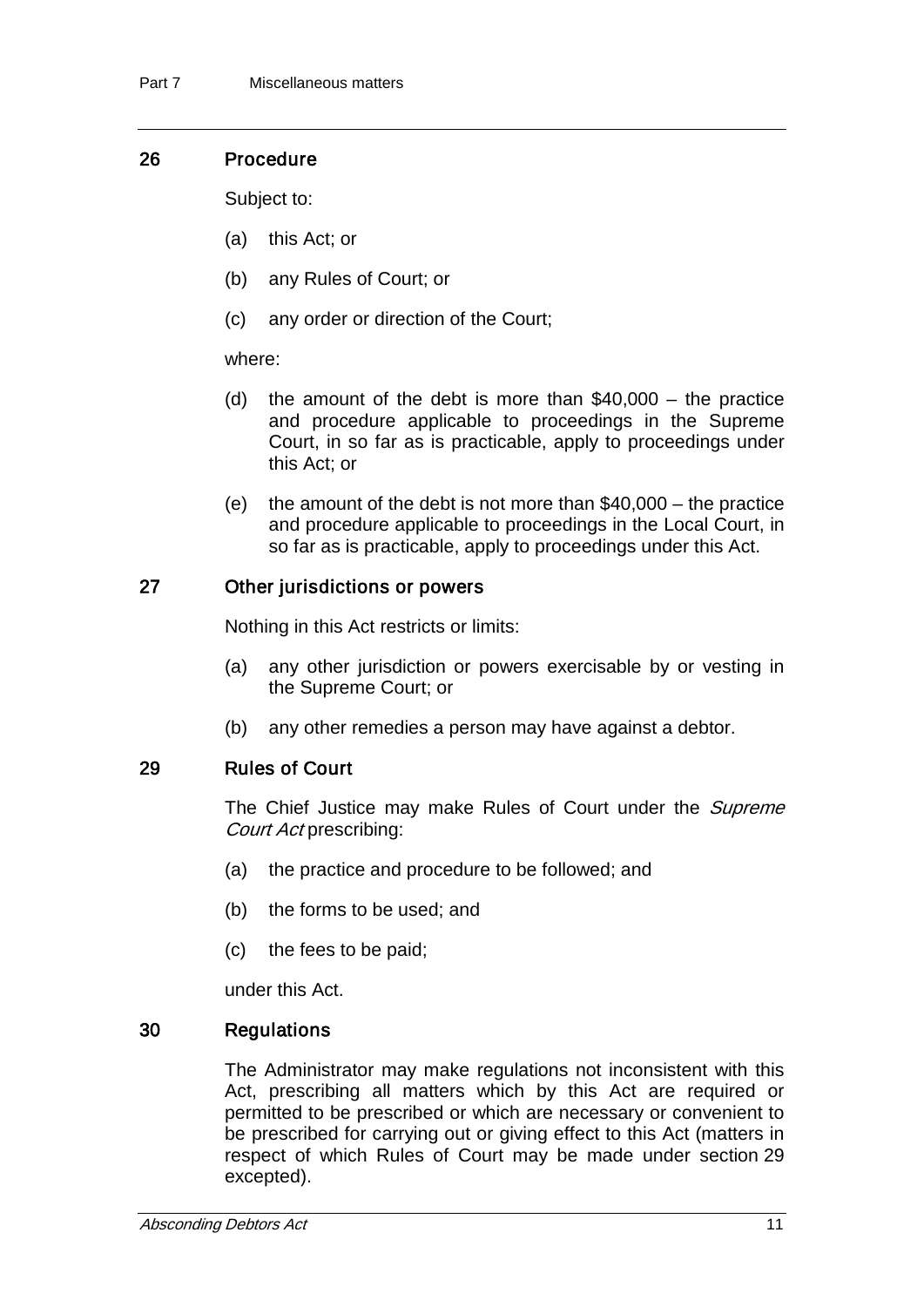#### ENDNOTES

1 KEY

Key to abbreviations

amd = amended od = order<br>app = appendix om = omitted  $app = appendix$  om = om<br>  $bl = by-law$  of = Part  $bl = by-law$ <br>ch = Chapter  $ch = Chapter$ <br>  $cl = clause$  regulation/rule cl = clause rem = remainder<br>div = Division rem = remumber  $exp = expires/expired$ <br>f = forms f = forms s = section<br>  $Gaz = Gazette$  sch = Sche  $Gaz = Gazette$ <br>hdg = heading sch = Schedule<br>sch = Subdivisi hdg = heading solution<br>ins = inserted solution<br>SL = Subordinate L nc = not commenced

 $renum = renumbered$ <br> $rep = rep\end{eq}$ ins = inserted state of the SL = Subordinate Legislation<br>  $\mathsf{I} \mathsf{t} = \mathsf{long}$  title state of the substituted substituted substituted  $sub =$  substituted

### 2 LIST OF LEGISLATION

## Absconding Debtors Act 1978 (Act No. 125, 1978)<br>Assent date 21 December 1978

Assent date 21 December 1978<br>Commenced 5 December 1980 ( 5 December 1980 (Gaz G49, 5 December 1980, p 1)

26 October 1979 (Gaz G43, 26 October 1979, p 1)

#### Statute Law Revision Act 1979 (Act No. 98, 1979)

Assent date 10 August 1979<br>Commenced 26 October 1979

# Absconding Debtors Act 1979 (Act No. 114, 1979)<br>Assent date 28 September 1979

#### Assent date 28 September 1979<br>Commenced 1 August 1981 (s 2 1 August 1981 (s 2, s 2 Local Courts Act (No. 2) 1979 (Act No. 115, 1979and Gaz G29, 23 July 1981, p 10)

## Statute Law Revision Act (No. 2) 1981 (Act No. 63, 1981)<br>Assent date 20 July 1981

| Assent date | 20 July 1981 |
|-------------|--------------|
| Commenced   | 20 July 1981 |

## Statute Law Revision Act (No. 4) 1981 (Act No. 4, 1982)<br>Assent date 12 February 1982

12 February 1982 Commenced 12 February 1982

## Absconding Debtors Amendment Act 1983 (Act No. 22, 1983)<br>Assent date 24 June 1983

Assent date 24 June 1983<br>Commenced 24 June 1983

# 24 June 1983

#### Local Courts (Consequential Amendments) Act 1989 (Act No. 14, 1989)

Assent date 5 June 1989 Commenced 1 January 1991 (s 2, s 2 Local Court Act 1989 (Act No. 31, 1989) and Gaz G49, 12 December 1990, p 2)

#### Statute Law Revision Act 2003 (Act No. 12, 2003)

| Assent date | 18 March 2003 |
|-------------|---------------|
| Commenced   | 18 March 2003 |